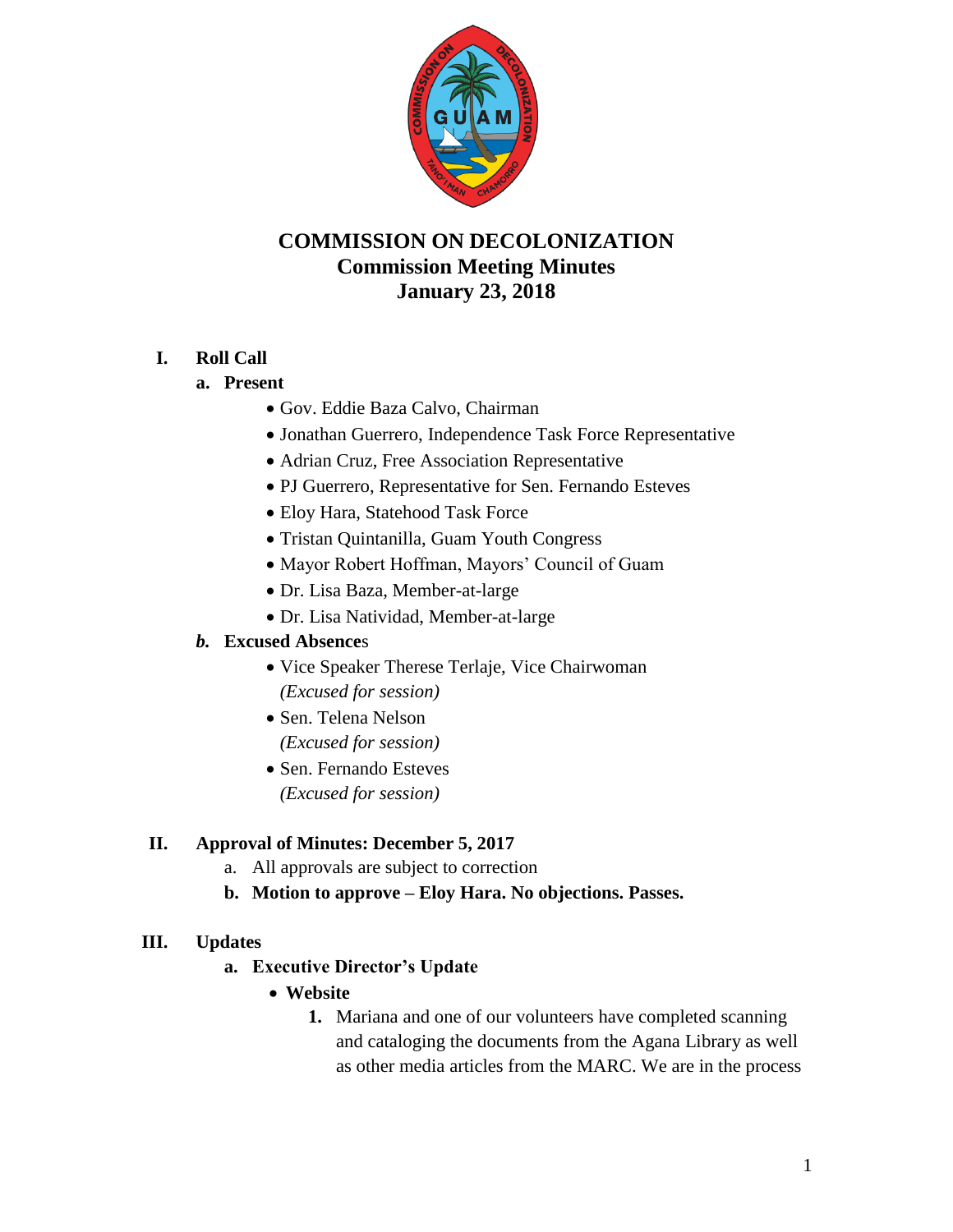

of having them uploaded to the website. It is our goal to make it that everything is online and easily accessible.

### **Self-Governance Study**

- 1. Executive Director Yesterday the sub-committee met and approved for review the draft no. 2 of the MOU. During one of the previous subcommittee meetings, the members agreed to have the MOU go between COD and the UOG School of Business and Public Administration Regional Center for Public Policy. If the Commission chooses to amend anything, section 8 on the last page allows for amendments. I want to point out that the COD has approval authority over subcontractors and scholars associated with the study.
- 2. Dr. Natividad So they will give us a bank of scholars that we would approve?
- 3. Executive Director We can also do a steering committee. We made sure the Commission retained the right to approval.
- **4. Motion to accept – Mayor Hoffman. No objections. Moved.**
- 5. Executive director MOU will now be reviewed by Governor's legal team as well as UOG's legal team. After that it will go through a couple of signatures including the Chairman, the UOG representative, and the AG. We will keep you updated. On our side and UOG's side, I don't expect a delay. As soon as it is approved it will go to the AG.
- 6. Adrian Cruz I think they said the study will be completed by Summer.

## **b. Chairman's Update**

- **Correspondence - MIF Letter**
	- 1. We're having the Micronesian Island Forum with the governors of Guam and territories and Northern Marianas as well as Presidents of the Republic of Marshall Islands, Republic of Palau, and the Federated States of Micronesia and the governors of those states. I think it's important the issue of political status is brought forward. We're having the meeting in Saipan early summer. When I went to NY, it was nice to have the backing. FSM was with us as we made our big push to the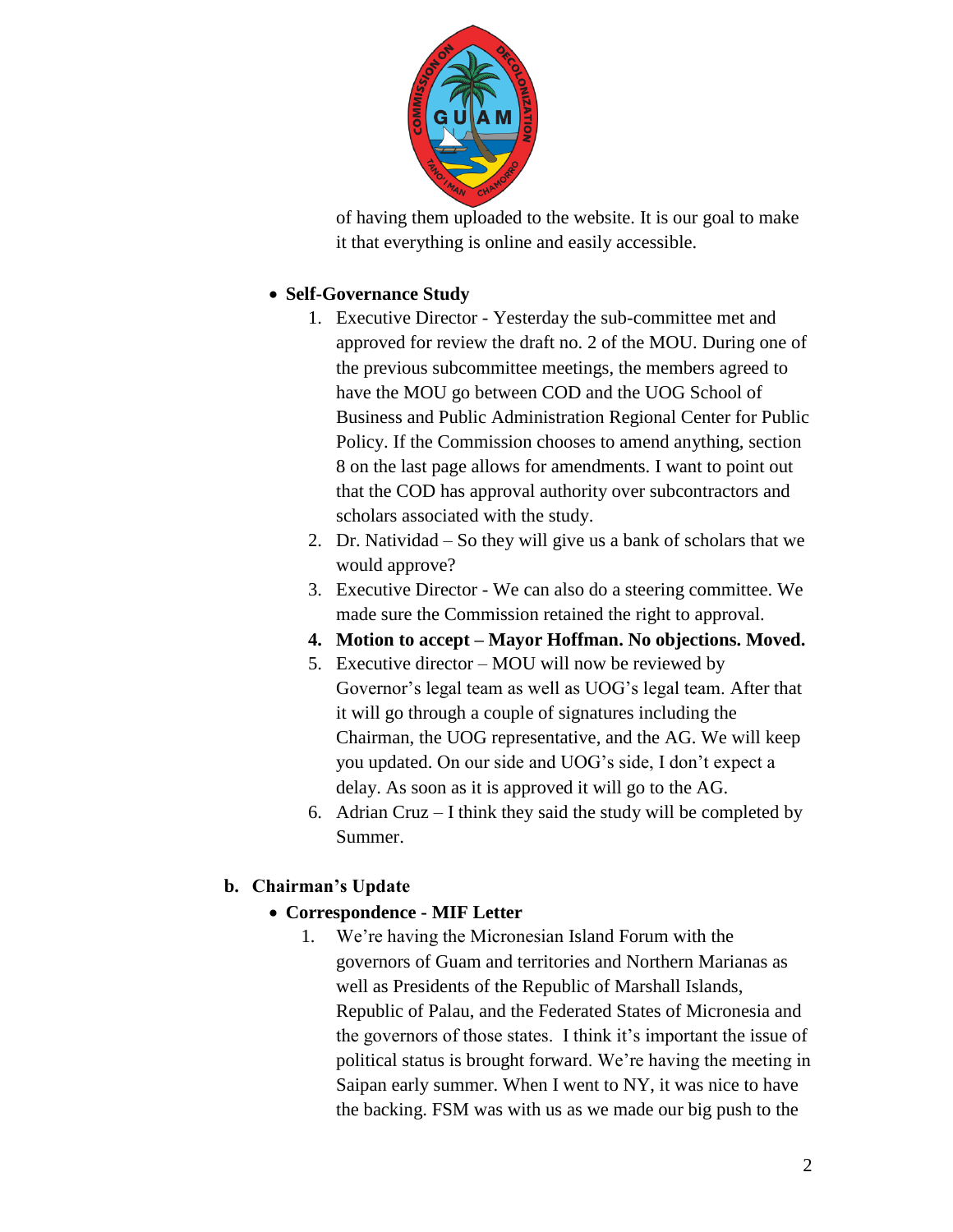

UN, in particular to our quest for full political maturity. Some other island states were with us as well. They all were with us, but I felt good about the president of FSM's support with his strong personality. I believe the issue should be a topic of discussion in our leader's forum. I have a letter to Ralph Torres. I believe it's important to bring up in the agenda with the leadership.

- 2. Dr. Natividad I believe they passed a law that established the political status commission again. You might want to follow up with their governor so we can work with them in the meantime.
- 3. Chairman It would be nice to hear the viewpoints of nations who have reached full political maturity as well as an update from our brothers and sisters in the North. I think it would be an interesting dialogue. We could bring the resolution there as well. I couldn't make it because of timing, but the republic of Nauru is celebrating their 50th anniversary. They were one of our big supporters, and Amanda will be representing me in Nauru for their 50th anniversary.
- 4. I am looking towards all your input as we put together discussion points for the MIF.

### **Letter to UOG SBPA –**

1. Part of education is getting a poll in. It is just a straw poll asking them where people stand. I assume there will be a little thing there on native inhabitants. Nothing will be mandatory. I'm looking to UOG School of Business and Administration to ask people where they stand, and their reasons. I've given them my full support on that. I've written this letter. I have talked to the dean as well as Professors Rivera and McNinch. I wanted you to be aware of this correspondence. We don't have updates right now.

### **IV. Financial Report**

a. Mariana Pangelinan – Numbers are pretty much the same. There have been a couple of new purchase orders. The only other difference is that the allotments for the second quarter of FY2018 have been released, so the numbers are a little bit higher. Everyone should have a copy of the financial report.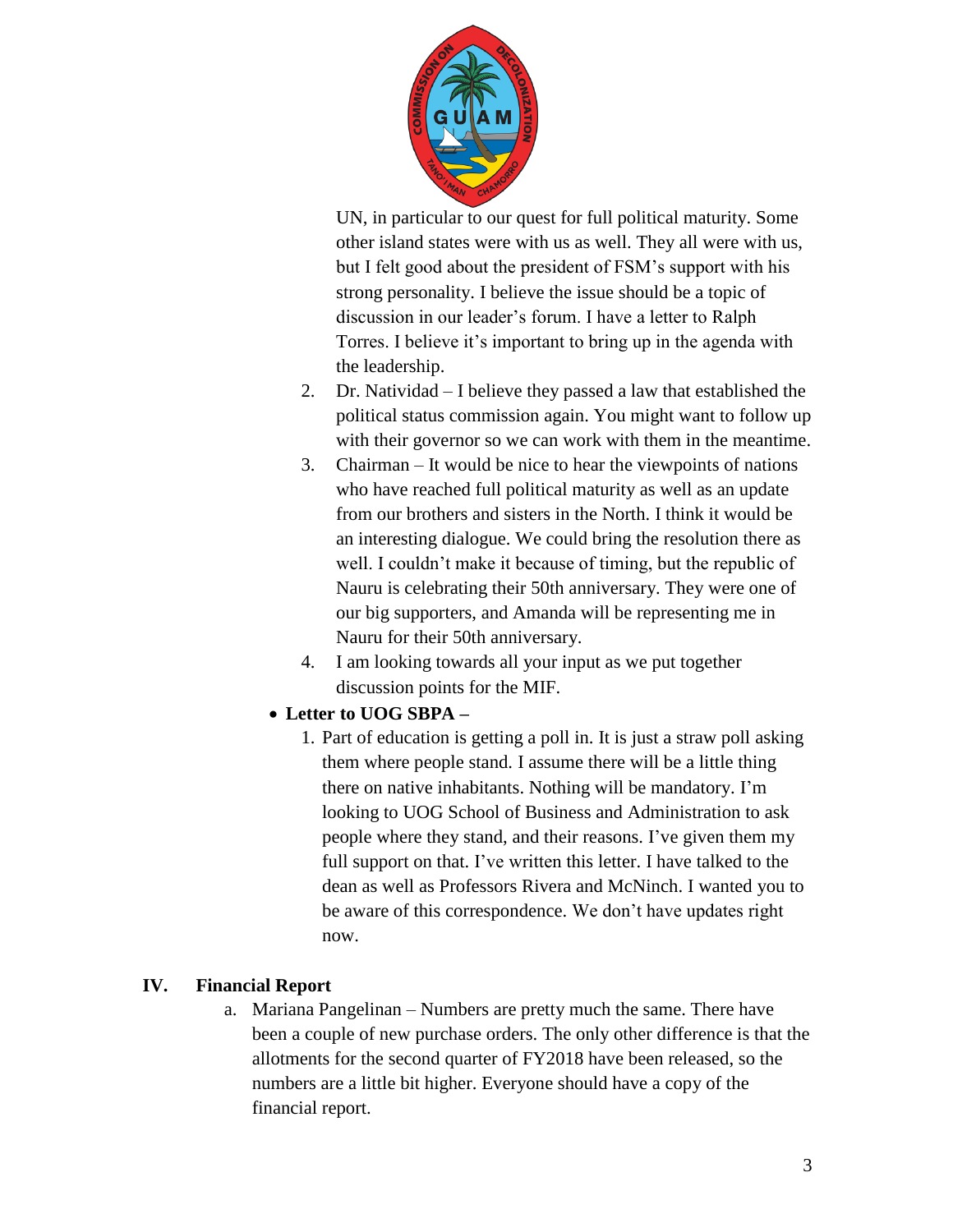

### **V. Task Force Updates**

### **a. Free Association**

 Adrian Cruz – We have been getting our office a little more in order. We are trying to get a graphic artist to make pamphlets. We are waiting on our website. Other than that, status quo.

### **b. Independence**

• Jonathan Guerrero – Business as usual, monthly General Assemblies at Chamorro Village at UOG. This April we have a concert lined up. We had a war reparations drive in December. We had 150-160 that signed up, not including other family members who came to fill out forms. We are thinking of having another drive at the end of April. We have been working closely with Mariana. We have our projects lined up so we are just moving month by month.

### **c. Statehood**

 We are status quo. We are very much ahead in educational research, study, pamphlets, and our website, which we are continually updating. We are trying to figure out how best to get this educational project before the election in case we get one.

### d. Chairman

• I just want to speak my mind. The governance study is going to be very interesting because of the dynamism happening in the US today. There is the dynamism of being mandated to do certain things as a territory. I'm excited to see the outcome of this governance study because of how things are moving along in the United States.

## **VI. Open Discussion**

## **a. Sub-Committee Meetings**

- **Self-Governance Study Steering Sub-Committee**
	- 1. Thursday, February 15, 2018 at 3pm. We will send a reminder as well as confirmation on which conference room we will be using.
- **Education Sub-Committee**
	- 1. February 20, 2018 at 3pm. We will confirm the conference room.
- Chairman Just a reminder I will be leaving island on February  $18<sup>th</sup>$ .
- b. Adrian Cruz Did you ever get your aircon?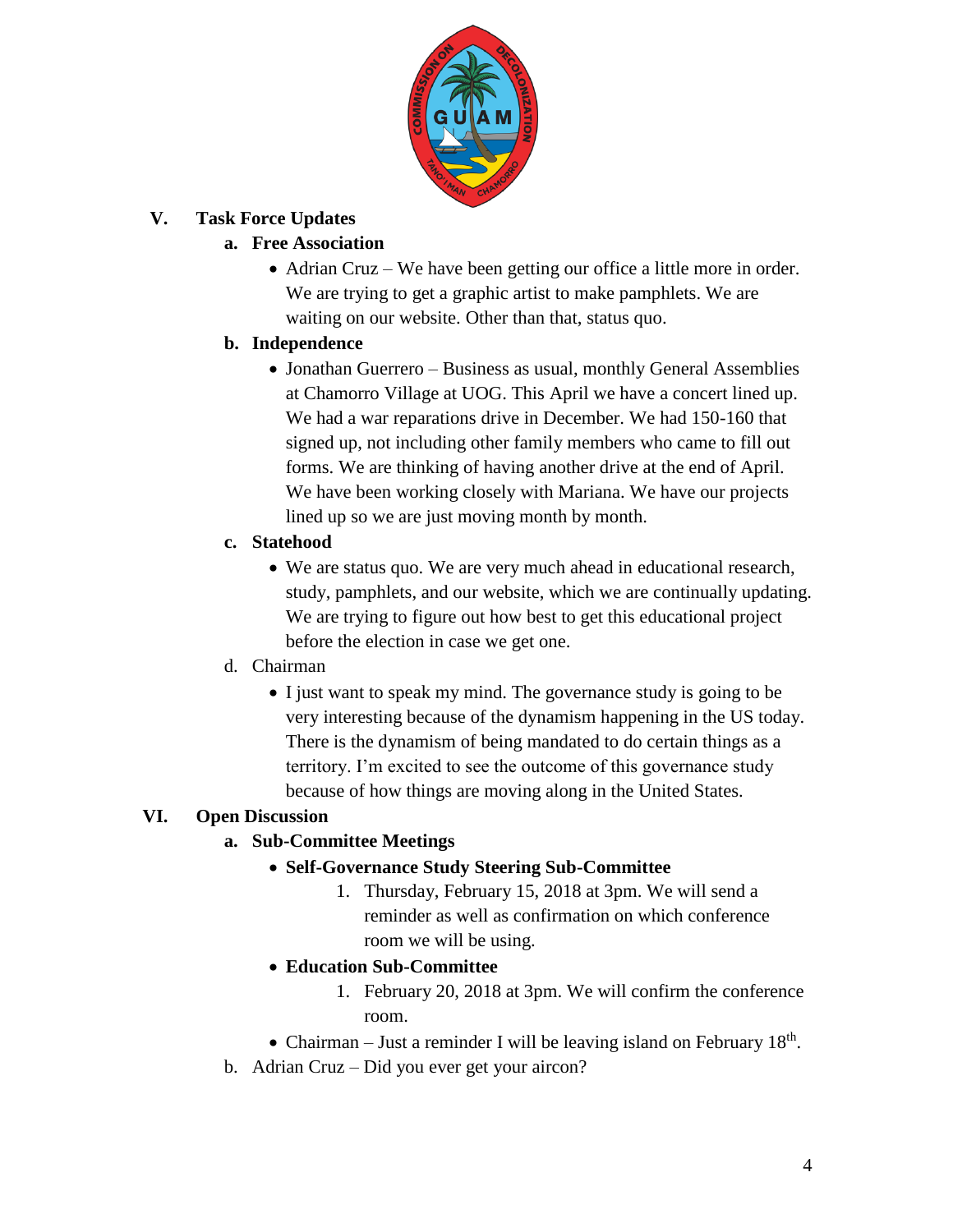

- c. Executive Director Not yet. We want to thank our Commission members for supporting the motion for us to get that. We are just waiting for the quotes.
- d. Adrian Cruz I know there was talk of the members who don't attend?
- e. Chairman Should we not have a discussion with them to see corrective action or are we past that?
- f. Executive Director I don't know how they worked it before, but I know the law states that if you miss three consecutive meetings, the Governor and the Speaker will be sent a letter, and then the Governor can reappoint. At this point we are still going through the attendance. We just ask that if you're not able to make it to let us know. You'll notice that in the minutes we have those who have contacted us marked as excused. That is how we differentiate it right now. We are looking into that.
- g. Tristan Quintanilla Youth Congress Committee on Youth Affairs established a subcommittee on decolonization. I am the chair of that. I spoke with my Vice Chair. We would like to seek funds from the Commission on Decolonization if possible. We want to purchase camera and audio equipment to start a youtube channel and website to create videos to educate the youth on decolonization. We just started determining what we want to do. We need help to determine a budget.
- h. Dr. Natividad you could meet with Mariana between now and the next meeting to determine your priorities and come back with a proposal. You might want to consider the legislature's channel. You could look into that to pipe some of the stuff you produce.
- i. Chairman The Governor's channel too.
- j. Executive Director Since we are talking about budget, for the FY19 Budget Request, because the funding stays the same, we went with status quo with added budget for travel for each of the task forces to send one representative as well as a \$1,000 budget for a new computer. Right now Mariana's computer isn't completely functioning. It's six years old. We could send out copies, but that has been submitted already.
- k. Chairman BBMR and Fiscal Team are doing analysis of the tax reform act. There is an impact of this year because the first reduction is taking place in February. There is going to be an impact on government revenues for this fiscal year, and even more for the next governor and legislature. I just want to throw that out there. I know we submitted this status quo budget. We may have some issues. I don't want to say what the